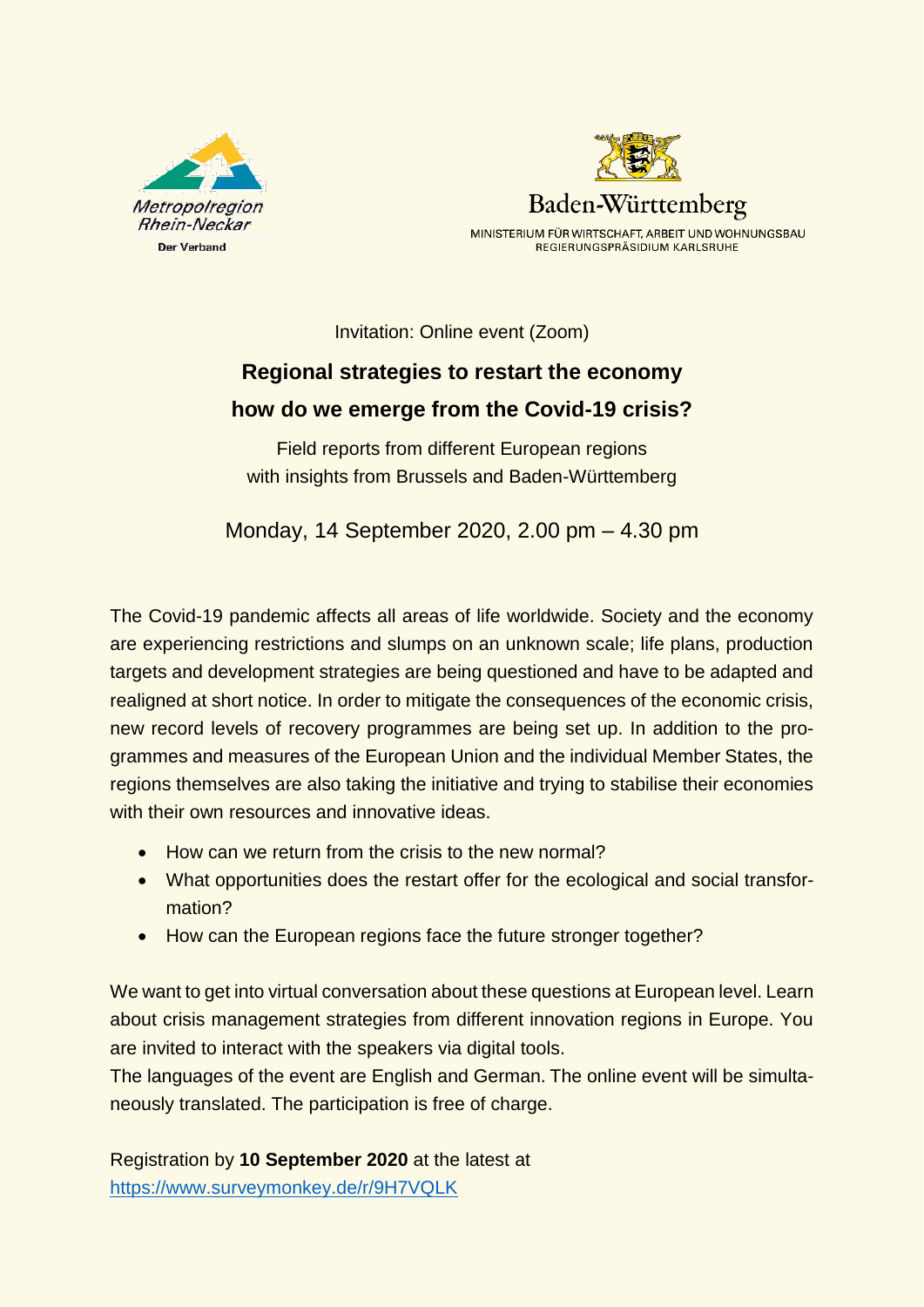The online event is hosted by:

- Katrin Schütz, State Secretary at the Ministry of Economic Affairs, Labour and Housing Baden-Württemberg
- Sylvia M. Felder, Regierungspräsidentin of the Regierungspräsidium Karlsruhe
- Ralph Schlusche, Director of the Rhine-Neckar regional association

# **PROGRAMME**

| <b>Moderation:</b> | Dr. Petra Püchner<br>European Affairs Commissioner of the Minister of Economic Af-<br>fairs, Labour and Housing Baden-Württemberg<br>Director of the Steinbeis-Europa-Zentrum                                                                                                                    |
|--------------------|--------------------------------------------------------------------------------------------------------------------------------------------------------------------------------------------------------------------------------------------------------------------------------------------------|
| $2.00$ pm          | <b>Opening</b>                                                                                                                                                                                                                                                                                   |
|                    | Sylvia M. Felder<br>Regierungspräsidentin of the Regierungspräsidium Karlsruhe                                                                                                                                                                                                                   |
| $2.05$ pm          | Keynote 1   Strategies and measures in Baden-Württemberg<br><b>Katrin Schütz</b><br>State Secretary at the Ministry of Economic Affairs, Labour and<br><b>Housing Baden-Württemberg</b>                                                                                                          |
| $2.15$ pm          | <b>Keynote 2   Recovery plan for Europe</b><br>Dr. Jörg Lackenbauer<br><b>Economic and Policy Analyst DG Regio</b><br><b>European Commission</b>                                                                                                                                                 |
| 2.25 pm            | <b>Reflection: Together for a new economic start</b><br>Interaction with online participants<br><b>Katrin Schütz</b><br>Sylvia M. Felder<br><b>Ralph Schlusche</b><br>Director of the Rhine-Neckar regional association<br>Jochen Ehlgötz<br>Managing Director of the Karlsruhe TechnologyRegion |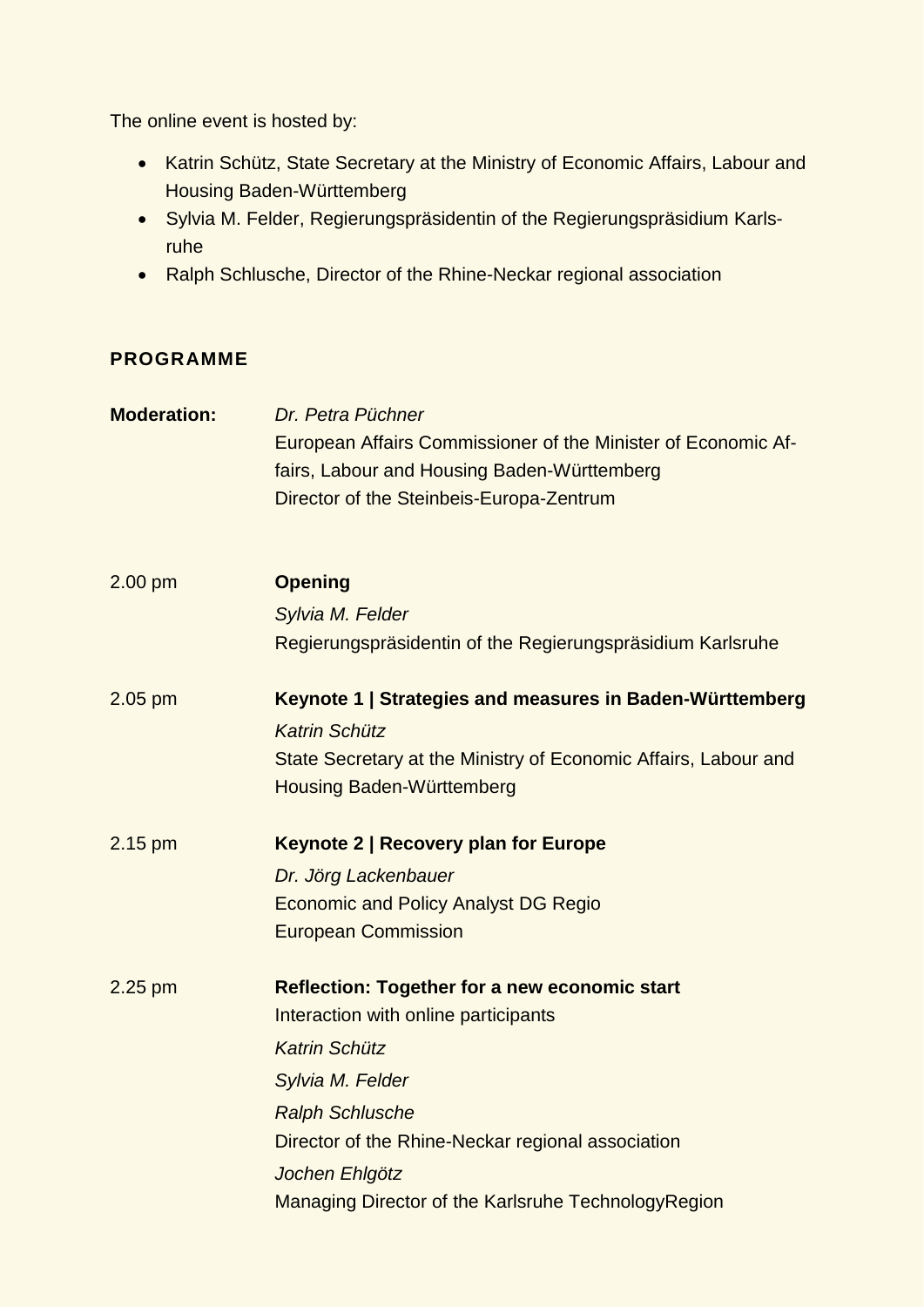## From 2.35 pm **Intelligent strategies to restart the economy**

### **Germany | Baden-Württemberg**

*Ralph Schlusche*  Rhine-Neckar Metropolitan Region *Jochen Ehlgötz*  Karlsruhe TechnologyRegion

#### **Netherlands | Groningen Province**

*Rolinde Weide-Gernaat* Managing director provincie Groningen

# **Switzerland | Northwestern Switzerland**

*Dr. Martin Bopp* Managing director Hightech Zentrum Aargau *Dr. Christof Klöpper* CEO Basel Area Business & Innovation

# **Italy | Lombardy Region**

*Alan Christian Rizzi* State Secretary of the Lombardy Region for International Relations

## **Belgium | Flanders**

*Mark Antonissen* Advisor for International Collaboration & Strategy, VLAIO Agency for Innovation and Entrepreneurship

# **Slovenia**

*Simon Zajc* State Secretary, Ministry of Economic Development and Technology Slovenia

- 4.15 pm **Closing remarks and Wrap-up**
- 4.30 pm **End of the event**